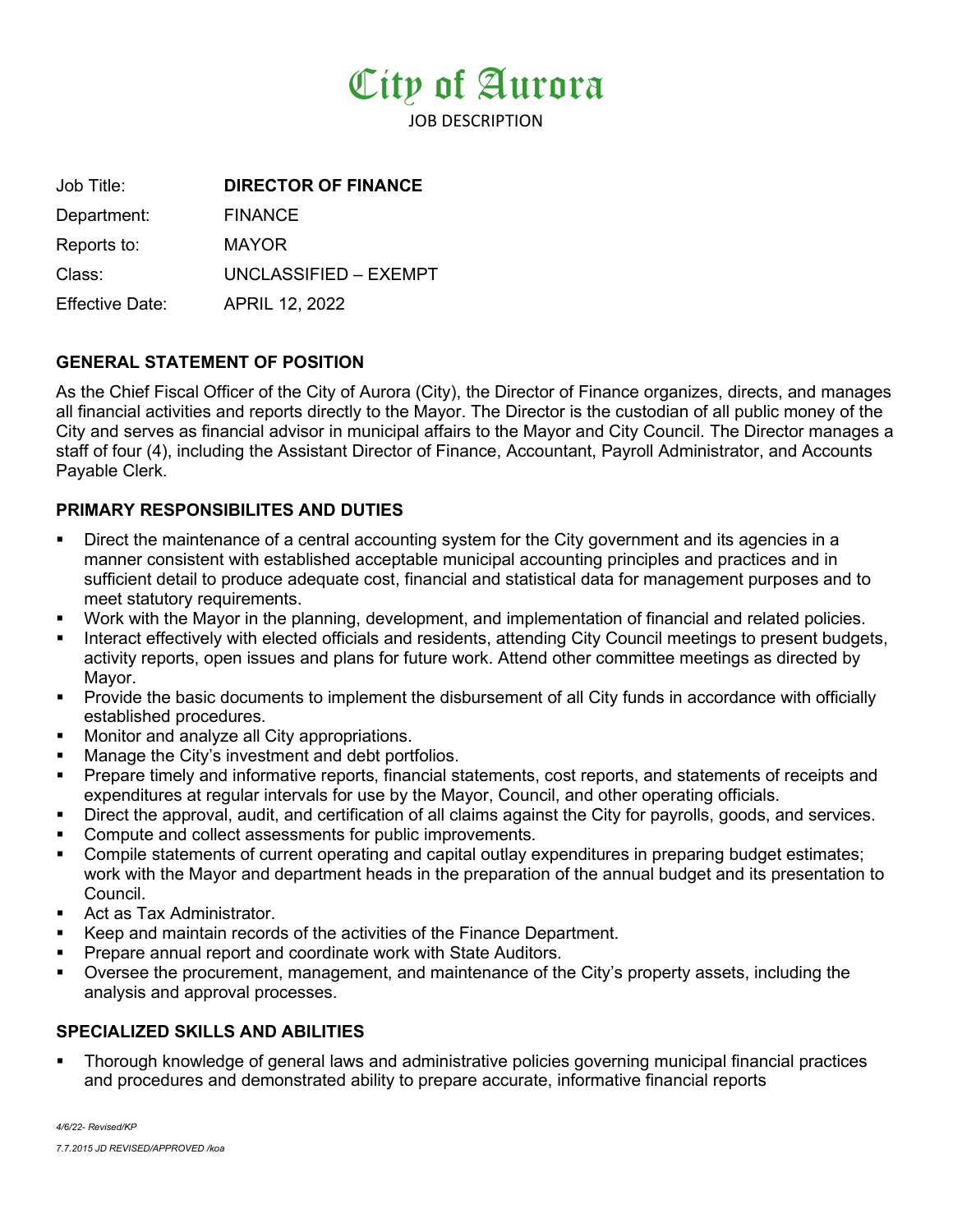- Prior people management experience
- Ability to plan, organize, evaluate, and direct the work of subordinate employees
- Strong leadership and people skills with ability to work well with public, elected officials, and all levels of internal staff
- Solid written and oral communication skills
- Proficient in Microsoft Word and Excel applications, as well as customized municipal accounting, payroll, and income tax software. Prior experience with VIP by Software Solutions and Paylocity is preferred.

# **EXPERIENCE/ EDUCATION**

A Bachelor's degree from an accredited college or university in Accounting, Finance or a related field is required; a Master's degree in Public Administration, Public Finance, or Business Administration and/or Certification in Public Accounting (CPA) are preferred.

A minimum of five (5) to seven (7) years in public sector accounting and finance (preferably municipal) or related work experience; and experience in fund accounting, General Accepted Accounting Principles (GAAP), auditing and internal control procedures, budget systems, fixed assets accounting methods, and investment planning.

# **PHYSICAL DEMANDS**

The physical demands described herein are representative of those that must be met by an employee to successfully perform the essential functions of this job. Reasonable accommodations may be made to enable qualified individuals with disabilities to perform the essential functions of the position.

While performing the duties of this job, the employee is regularly required to use hands to handle, feel to operate office equipment or controls and reach with hands and arms. The employee frequently is required to sit, stand, and talk or hear. The employee is occasionally required to walk, stoop, kneel, or crouch.

The employee must frequently lift and/or move up to five (5) pounds and occasionally lift and/or move up to 25 pounds. Specific vision abilities required by this job include close vision and distance vision (corrected or uncorrected), color vision, peripheral vision, depth perception, and the ability to adjust focus.

## *HOW TO APPLY:*

*Qualified applicants may submit an application and resume to [popek@AuroraOH.com](mailto:popek@AuroraOH.com)*

*Nothing in this job description prevents the City from modifying the duties of this position at its discretion.*

*The City conducts pre-employment screening, which may include drug testing, a criminal background check, verification of work history, academic credentials, licenses, personal references, and certifications. Other screening may be conducted based on the level of responsibility, access, and requirements of the position or department.*